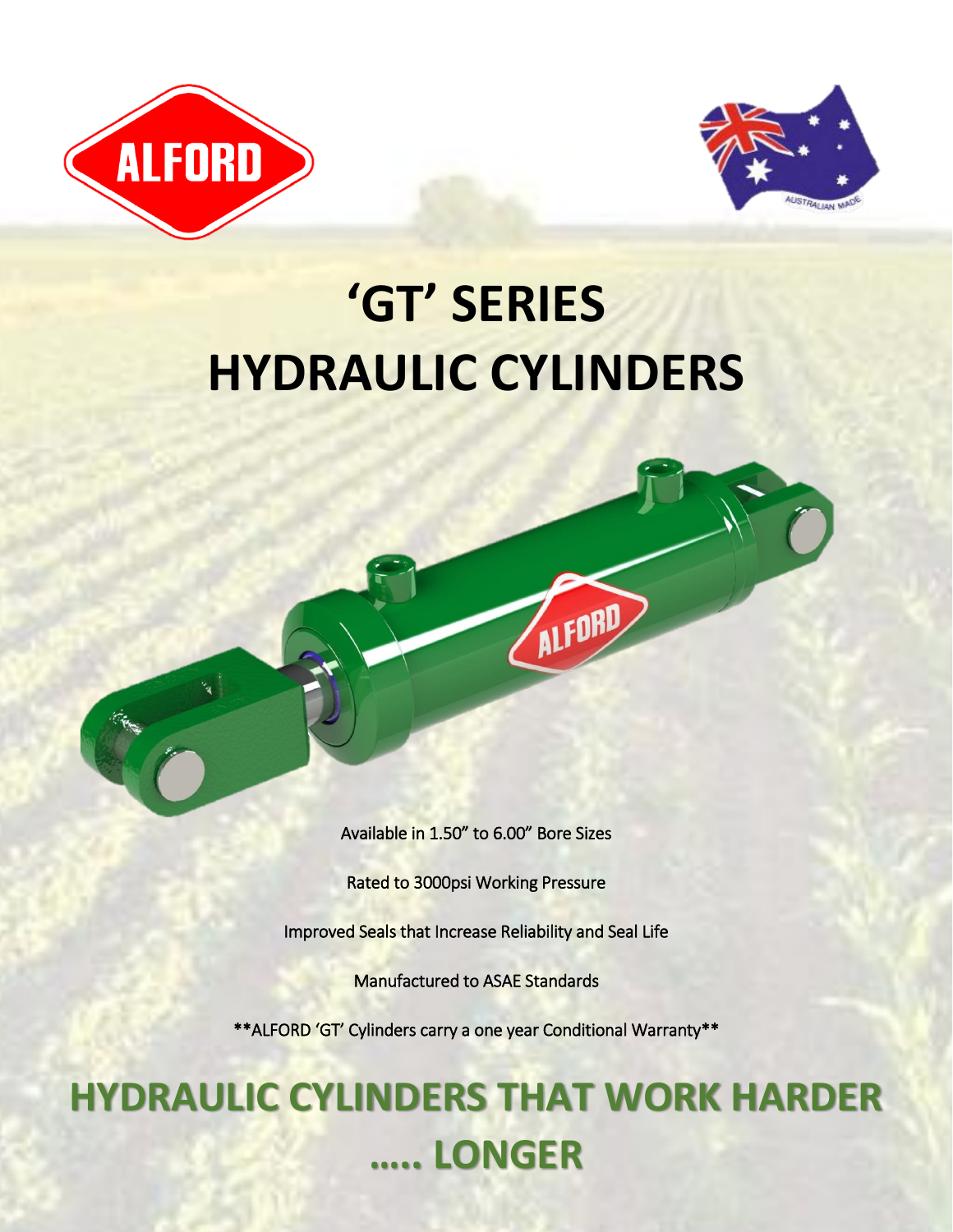# **CYLINDER FEATURES**



The 'GT' Series Cylinders are designed for both Agricultural & Industrial use. Our standard range is rated to 3,000PSI will suit almost all needs. However if you require more performance from your cylinder, please enquire about the 5,000PSI 'GT' Heavy Duty Series.

The 'GT' design uses improved and more robust seals that increase reliability and increase the seal life, meaning your cylinders work harder for longer. The tapered cap design also means less build up around the wiper, improving its performance.

The standard 'GT' cylinders with female clevis ends incorporate our 4140 grade shoulder pins, increasing the strength between the cylinder and your machine.

The 'GT' cylinder can incorporate various mounting options, including female and male Clevises, Pineye's, Toplink Ball Ends, Spherical Bearings, Trunnions, Flanges or any combination you desire.

If you require anything that does not meet our standard mounting, please enquire with our sales staff, and we can design something that can fit your needs.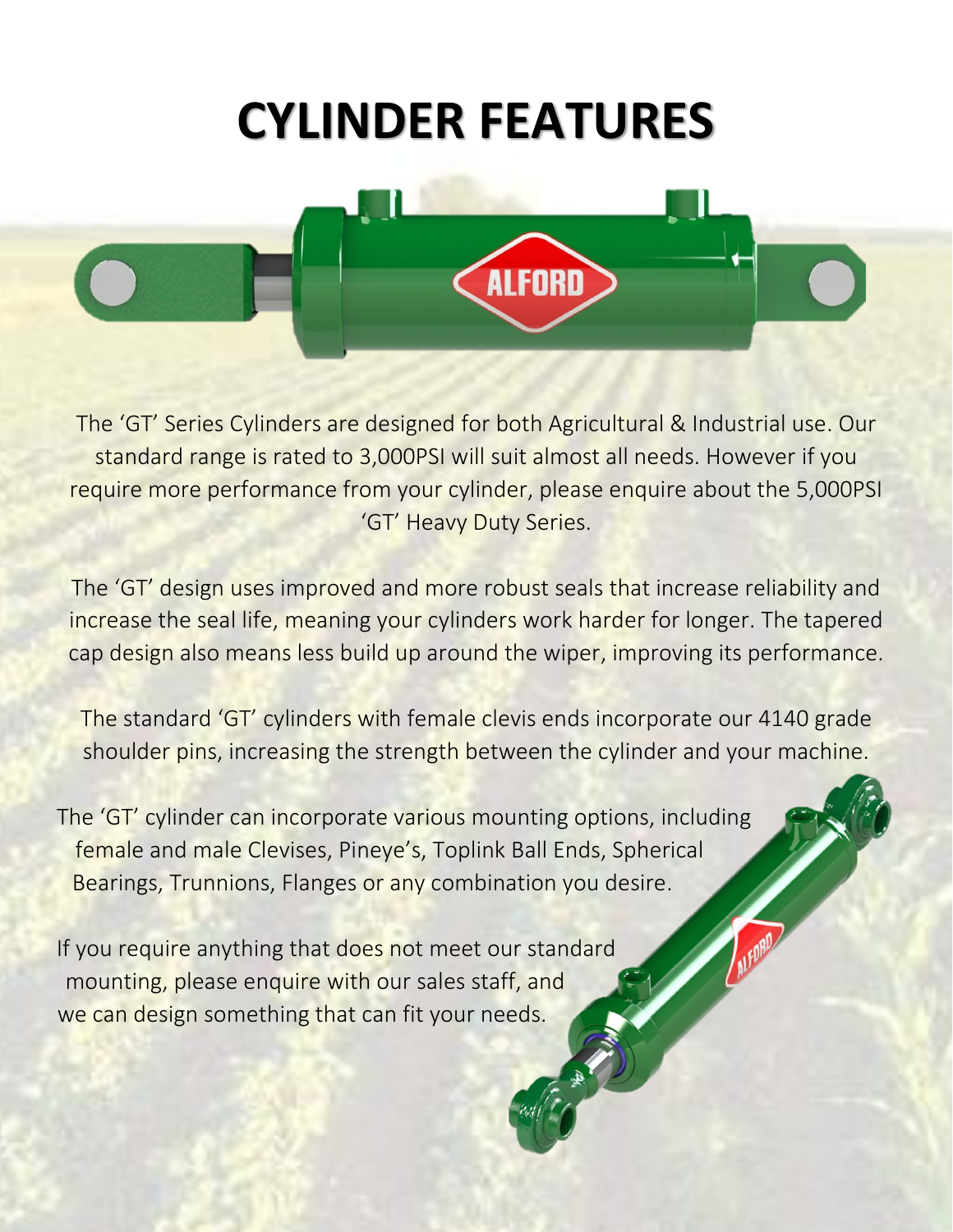### **GT STANDARD CYLINDER DIMENSIONAL DATA**







BORE DIA. 1.50" (38.1) 2.00" (50.8) 2.50" (63.5) 3.00" (76.2) 3.50" (88.9) 4.00" (101.6) 5.00" (127.0) 6.00" (152.4) A 0.500" (12.7) 1.00" (25.4) 1.00" (25.4) 1.00" (25.4) 1.00" (25.4) 1.00" (25.4) 1.25" (31.75) 2.00" (50.8) B 0.945"  $(24)$ 2.00" (51) 2.00" (51) 2.00" (51) 2.756" (70) 2.756" (70) 2.756" (70) 4.72" (120) BB 0.984" (25) 1.575" (40) 1.97" (50) 1.97" (50) 2.56" (65) 2.56" (65) 2.56" (65) 4.72" (120) C 0.984"  $(25)$ 2.00" (51) 2.00" (51) 2.00" (51) 2.00" (51) 2.00" (51) 2.00" (51) 3.50" (89) D 8.00" (203) 12.25" (311) 12.25" (311) 12.25" (311) 12.25" (311) 12.25" (311) 12.25" (311) 19.25" (489) E 0.75" (19.05) 1.25" (31.75) 1.50" (38.1) 1.50" (38.1) 1.75" (44.45) 1.75" (44.45) 2.25" (57.15) 3.00" (76.2) F 4.252" (108) 6.929" (176) 6.85" (174) 6.732" (171) 6.299" (160) 6.299" (160) 5.984" (152) 9.843" (250) G 1.00" (25.4) 2.244" (57) 2.244" (57) 2.244" (57) 2.244" (57) 2.244" (57) 2.165" (55) 3.50" (89) H 0.492" (12.5) 0.689" (17.5) 0.689" (17.5) 0.689" (17.5) 0.787" (20) 0.787" (20) 0.787" (20) 1.30" (33) I 0.551" (14) 1.181" (30) 1.181" (30) 1.181" (30) 1.181" (30) 1.181" (30) 1.102" (28) 2.125" (54) IA 0.512" (13) 1.102" (28) 1.102" (28) 1.102" (28) 1.102" (28) 1.102" (28) 1.102" (28) 2.125" (54) J 2.165" (55) 2.835" (72) 3.346" (85) 3.937" (100) 4.528" (115) 5.118" (130) 6.496" (165) 7.48" (190) K 2.126" (54) 3.583" (91) 3.583" (91) 3.583" (91) 3.583" (91) 3.583" (91) 3.425" (87) 6.023" (153) L 0.394" (10) 0.394" (10) 0.472" (12) 0.63" (16) 0.787" (20) 0.787" (20) 0.787" (20) 1.26" (32) M 1.875" (47.63) 2.375" (60.33) 2.875" (73.03) 3.50" (88.9) 4.00" (101.6) 4.50" (114.3) 5.75" (146.05) 6.75" (171.45) N 0.98" (25.1) 0.98" (25.1) 1.125" (28.6) 1.125" (28.6) 1.125" (28.6) 1.125" (28.6) 1.125" (28.6) 1.50" (38.1) O  $0.60''$ (15.2) 0.60" (15.2) 0.65" (16.5) 0.65" (16.5) 0.65" (16.5) 0.65" (16.5) 0.65" (16.5) 1.00" (25.4) P 9/16"UN 9/16"UN 3/4"UN 3/4"UN 3/4"UN 3/4"UN 3/4"UN 1-1/16"UN Q 1.417" (36) 2.717" (69) 2.402" (61) 2.283" (58) 1.654" (42) 1.654" (42) 1.378" (35) 4.70" (119.4) R 1.614" (41) 1.732" (44) 1.811" (46) 1.929" (49) 2.362" (60) 2.362" (60) 2.835" (72) 3.386" (86) S 0.433" (11) 1.457" (37) 1.142" (29) 1.024" (26) 0.394" (10) 0.394" (10) 0.197" (5) 2.576" (65.4) T 9/16" 18 TPI 1.00" 12 TPI 1.125" 12 TPI 1.125" 12 TPI 1.50" 12 TPI  $1.50''$ 12 TPI  $1.50'$ 12 TPI 2.00" 12 TPI